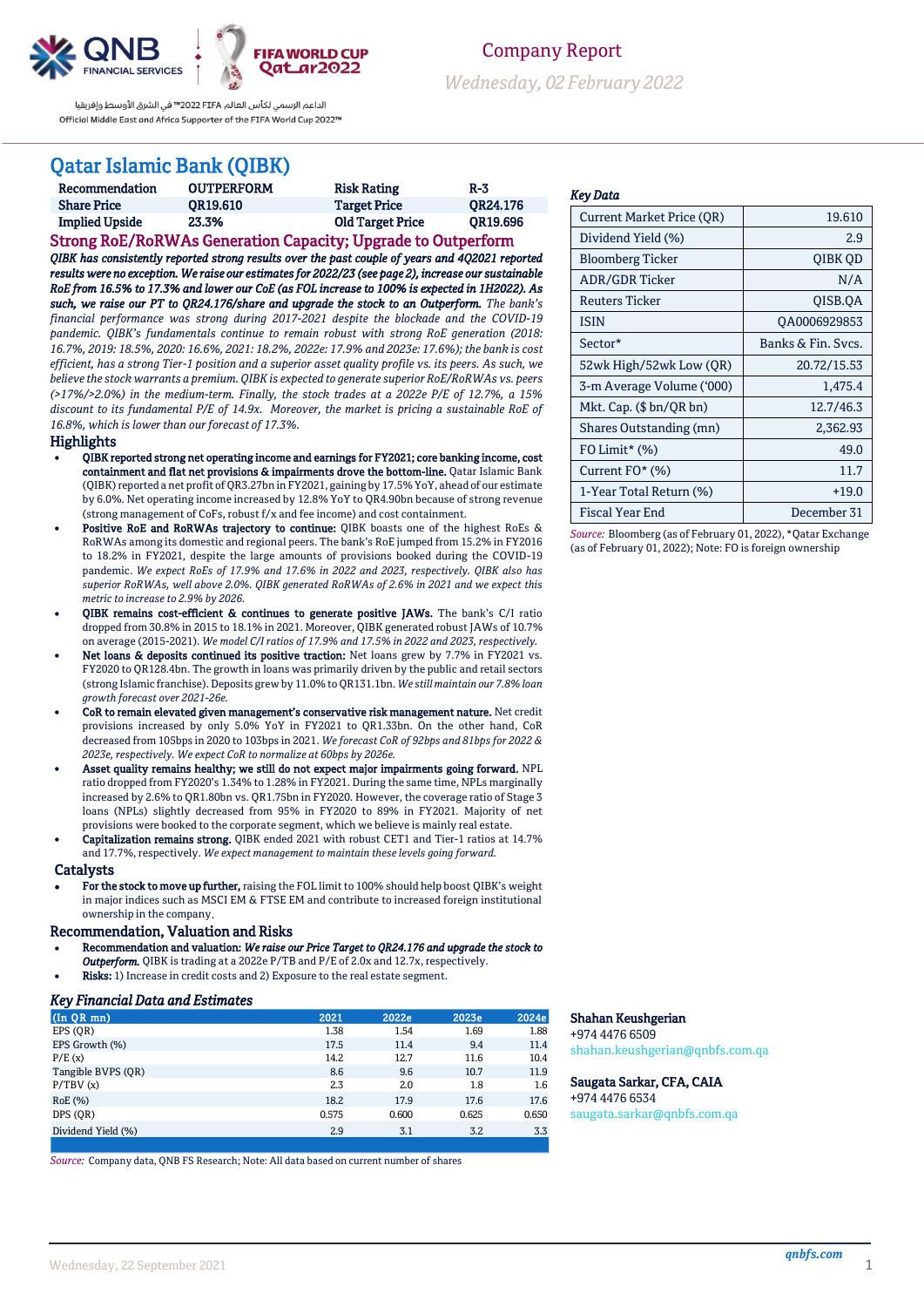### Change in Estimates

|                                |            | 2022       |            |            | 2023       |            |
|--------------------------------|------------|------------|------------|------------|------------|------------|
| $(\ln QR$ mn $)$               | <b>Old</b> | <b>New</b> | Change (%) | <b>Old</b> | <b>New</b> | Change (%) |
| Net Interest Income            | 5,214      | 5,170      | $-0.9$     | 5.675      | 5.628      | $-0.8$     |
| Non Interest Income            | 1,228      | 1,271      | 3.5        | 1,204      | 1,187      | $-1.4$     |
| Total Revenue                  | 6,442      | 6.440      | 0.0        | 6.879      | 6,815      | $-0.9$     |
| Opex                           | 1,119      | 1,156      | 3.3        | 1,156      | 1,195      | 3.4        |
| Net Operating Income           | 5,323      | 5,285      | $-0.7$     | 5.723      | 5,620      | $-1.8$     |
| Net Provisions & Impairments   | 1,580      | 1.298      | $-17.8$    | 1,526      | 1.276      | $-16.4$    |
| Net Income (Reported/Headline) | 3,699      | 3,939      | 6.5        | 4.146      | 4,292      | 3.5        |
| Net Income (Attributable)      | 3,401      | 3,644      | 7.1        | 3,838      | 3,988      | 3.9        |
|                                |            |            |            |            |            |            |

*Source:* QNB FS Research

### Valuation

### We value QIBK using the Residual Income Model (RI) based on a fundamental P/B:

We derive QIBK's fair value by employing the RI valuation technique *(based on a fundamental P/B)*, which is calculated based on the sum of its beginning book value, present value of interim residuals (net income minus equity charge) and the present value of the terminal value (we apply a fundamental P/B multiple based on the Gordon Growth Model to the ending book value at the end of our forecast horizon). We derive the P/B from the Gordon Growth Model: P/B = (RoE-g)/(Ke-g). This model uses sustainable return on equity (RoE) based on the median over our forecast period, cost of equity (Ke) and expected long-term growth in earnings (g) to arrive at fundamental/justified P/B. *Based on this method, we arrive at a fundamental P/B of 2.2x.*

b) We add Qatar's 10-year CDS rate of 0.81% to the 10-year US government bond yield (1.77%) to arrive at a risk free rate of 2.6%. We factor in an adjusted beta of 1.03x. Finally, we add a local equity risk premium of 8.0% to arrive at a Ke of 10.8%. However, we use a Ke of 10.5% for the terminal year.

### *Valuation Methodology*

| Fundamental P/B              |      | <b>RI Based on Fundamental P/B</b> |
|------------------------------|------|------------------------------------|
| Sustainable RoE (%)          | 17.3 | Beginning BVPS (2021) (QR)         |
| Estimated Cost of Equity (%) | 10.8 | Present Value of Interim Resid     |
| Terminal Growth Rate (%)     | 5.0  | Present Value of Terminal Val      |
| Fundamental P/B              | 2.2x | Less: Intangibles & Goodwill       |
|                              |      | <b>EIL</b> 1.1P./P                 |

| Fundamental P/B              |      | <b>RI Based on Fundamental P/B</b>      |          |
|------------------------------|------|-----------------------------------------|----------|
| Sustainable RoE (%)          | 17.3 | Beginning BVPS (2021) (QR)              | 8.78     |
| Estimated Cost of Equity (%) | 10.8 | Present Value of Interim Residuals (OR) | 3.81     |
| Terminal Growth Rate (%)     | 5.0  | Present Value of Terminal Value (OR)    | 11.65    |
| Fundamental P/B              | 2.2x | Less: Intangibles & Goodwill            | 0.06     |
|                              |      | Fundamental P/B                         | 2.2x     |
|                              |      | Intrinsic Value (OR)                    | 24.176   |
|                              |      | Current Market Price (OR)               | 19.610   |
|                              |      | Upside/(Downside) Potential (%)         | $+23.3%$ |
|                              |      |                                         |          |

### *Source:* QNB FS Research

| Forecasts                                 |       |       |       |       |       |       |       |                 |
|-------------------------------------------|-------|-------|-------|-------|-------|-------|-------|-----------------|
|                                           | 2022e | 2023e | 2024e | 2025e | 2026e | 2027e | 2028e | <b>Terminal</b> |
| Beginning BVPS                            | 8.78  | 9.74  | 10.83 | 12.09 | 13.52 | 15.17 | 16.92 | 18.79           |
| Attributable EPS                          | 1.54  | 1.69  | 1.88  | 2.09  | 2.34  | 2.48  | 2.61  | 2.74            |
| <b>DPS</b>                                | 0.58  | 0.60  | 0.63  | 0.65  | 0.70  | 0.73  | 0.75  | 0.75            |
| Adjustment                                | 0.00  | 0.00  | 0.00  | 0.00  | 0.00  | 0.00  | 0.00  | 0.00            |
| <b>Ending BVPS</b>                        | 9.74  | 10.83 | 12.09 | 13.52 | 15.17 | 16.92 | 18.79 | 20.78           |
| Equity Charge                             | 0.95  | 1.06  | 1.17  | 1.31  | 1.47  | 1.64  | 1.83  | 1.97            |
| <b>Residual Income</b>                    | 0.59  | 0.63  | 0.71  | 0.78  | 0.88  | 0.84  | 0.78  | 0.77            |
| Terminal Value (Based on Fundamental P/B) |       |       |       |       |       |       |       | 25.69           |
| <b>Discounted Interim Residuals</b>       | 0.54  | 0.52  | 0.52  | 0.52  | 0.53  | 0.46  | 0.38  | 0.34            |
| <b>Discounted Terminal Value</b>          |       |       |       |       |       |       |       | 11.65           |
|                                           |       |       |       |       |       |       |       |                 |

*Source:* QNB FS Research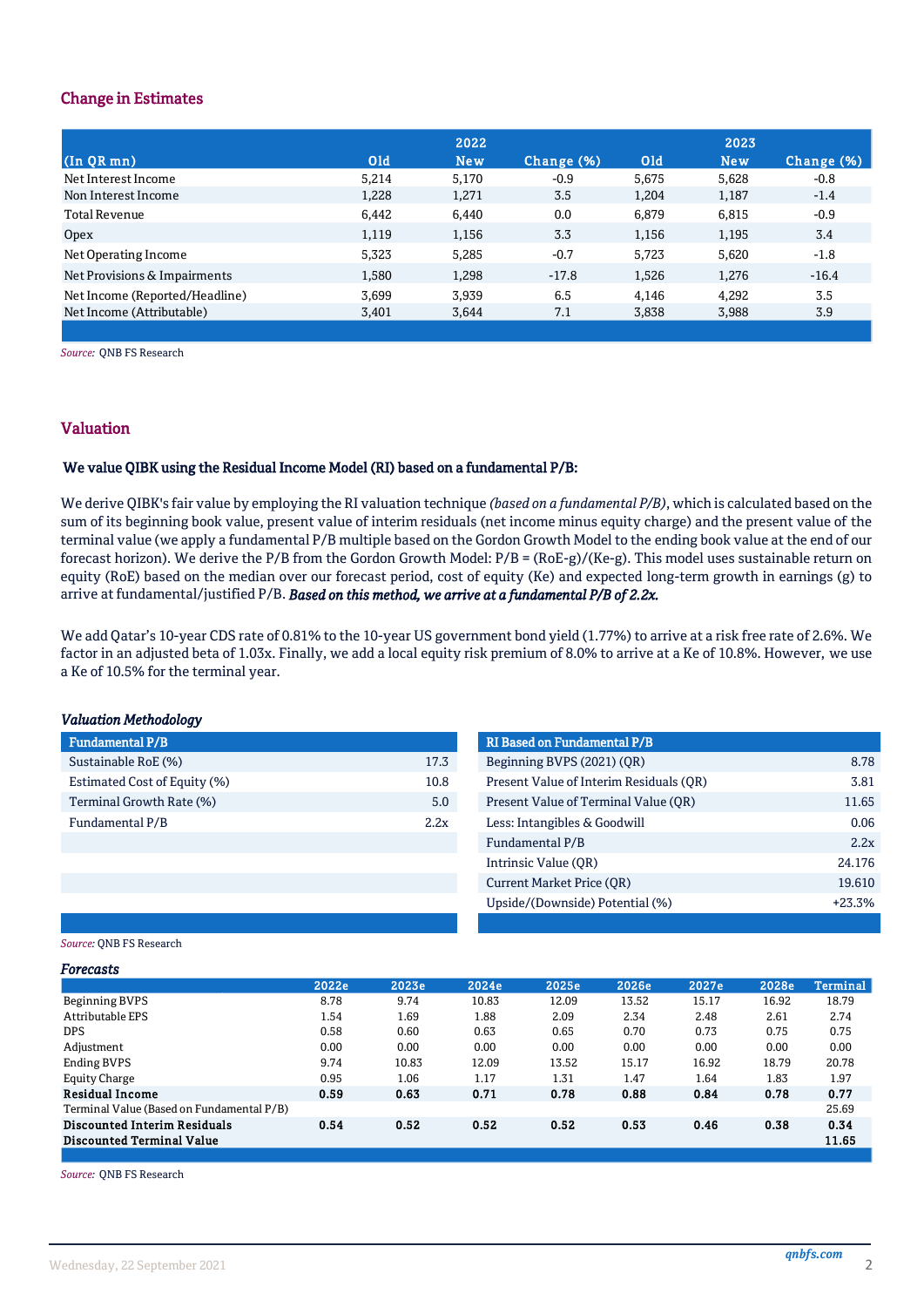## **Detailed Financial Statements**

| Income Statement (In QR mn)               | 2018     | 2019     | 2020     | 2021e    | 2022e    | 2023e        |
|-------------------------------------------|----------|----------|----------|----------|----------|--------------|
| Net Interest Income                       | 3,542    | 3,859    | 4,350    | 4,774    | 5,170    | 5,628        |
| Fees & Commissions                        | 576      | 693      | 661      | 726      | 835      | 833          |
| FX Income                                 | 259      | 59       | 76       | 200      | 116      | 93           |
| Other Income                              | 142      | 219      | 353      | 289      | 319      | 261          |
| Non-Interest Income                       | 978      | 971      | 1,090    | 1,215    | 1,271    | 1,187        |
| <b>Total Revenue</b>                      | 4,519    | 4,830    | 5,439    | 5,990    | 6,440    | 6,815        |
| <b>Operating Expenses</b>                 | (1,161)  | (1,101)  | (1,092)  | (1,085)  | (1, 156) | (1, 195)     |
| <b>Net Operating Income</b>               | 3.358    | 3.729    | 4,348    | 4.904    | 5,285    | 5,620        |
| Net Provisions & Impairments              | (720)    | (733)    | (1,316)  | (1,342)  | (1,298)  | (1,276)      |
| Net Profit Before Taxes & Non-Recurring 1 | 2,638    | 2,996    | 3,032    | 3,563    | 3,986    | 4,344        |
| Tax                                       | 2        | (11)     | (7)      | (10)     | (12)     | (13)         |
| Net Profit Before Minority Interest       | 2.641    | 2,985    | 3,024    | 3,553    | 3,974    | 4,331        |
| Minority Interest                         | 115      | 71       | 41       | 2        | (36)     | (39)         |
| Non-Recurring/Unusual Gains/(Losses)      | $\Omega$ | $\Omega$ | $\Omega$ | $\Omega$ | $\Omega$ | $\mathbf{0}$ |
| <b>Net Profit (Headline)</b>              | 2,755    | 3,055    | 3,065    | 3,555    | 3,939    | 4,292        |
| Interest On Tier-1 Sukuk                  | (205)    | (205)    | (205)    | (196)    | (196)    | (196)        |
| Social & Sports Contribution Fund         | (69)     | (76)     | (77)     | (89)     | (98)     | (107)        |
| Net Profit (Attributable)                 | 2.481    | 2.774    | 2,783    | 3,270    | 3.644    | 3.988        |

Source: Company data, QNB FS Research

| <b>Balance Sheet (In QR mn)</b>          | 2018         | 2019         | 2020     | 2021e   | 2022e        | 2023e    |
|------------------------------------------|--------------|--------------|----------|---------|--------------|----------|
| Assets                                   |              |              |          |         |              |          |
| Cash & Balances with Central Bank        | 7,299        | 7,185        | 8,357    | 7,177   | 8,220        | 7,693    |
| Interbank Loans                          | 6,424        | 3,552        | 6,913    | 7,461   | 8,390        | 9,473    |
| Net Investments                          | 31,474       | 33,490       | 33,248   | 44,380  | 49,002       | 54,639   |
| Net Loans                                | 102,210      | 113,754      | 119,072  | 128,409 | 139,829      | 145,735  |
| Investment In Associates                 | 568          | 545          | 1,134    | 1,140   | 1,162        | 1,180    |
| Other Assets                             | 3,161        | 1,966        | 1,937    | 1,709   | 1,859        | 1,766    |
| Net PP&E                                 | 479          | 452          | 462      | 428     | 391          | 355      |
| Investment In Real Estate                | 1,231        | 2,175        | 2,863    | 2,854   | 2,899        | 2,921    |
| Assets of a Subsidiary Held for Sale     | $\mathbf{0}$ | $\mathbf{0}$ | $\Omega$ | 0       | $\mathbf{0}$ | $\Omega$ |
| Goodwill & Intangible Assets             | 386          | 400          | 370      | 360     | 360          | 360      |
| <b>Total Assets</b>                      | 153,232      | 163,519      | 174,356  | 193,916 | 212,112      | 224,123  |
| <b>Liabilities</b>                       |              |              |          |         |              |          |
| <b>Interbank Deposits</b>                | 17,234       | 14,355       | 13,828   | 19,856  | 20,586       | 20,566   |
| <b>Customer Deposits</b>                 | 100,598      | 111,621      | 118,144  | 131,095 | 144,204      | 153,866  |
| <b>Sukuk Financing</b>                   | 9,189        | 10,934       | 14,059   | 14,063  | 15,047       | 15,348   |
| <b>Other Liabilities</b>                 | 5,472        | 4,450        | 5,120    | 3,491   | 4,542        | 4,001    |
| Tier-1 Sukuk                             | 4,000        | 4,000        | 4,000    | 4,000   | 4,000        | 4,000    |
| <b>Total Liabilities</b>                 | 136,493      | 145,360      | 155,150  | 172,504 | 188,379      | 197,781  |
| <b>Minority Interest</b>                 | 1,319        | 1,026        | 903      | 676     | 712          | 751      |
| Total Shareholders' Equity               | 15,420       | 17,133       | 18,304   | 20,736  | 23,021       | 25,591   |
| Total Liabilities & Shareholders' Equity | 153,232      | 163,519      | 174,356  | 193,916 | 212,112      | 224,123  |

Source: Company data, QNB FS Research

 $\overline{3}$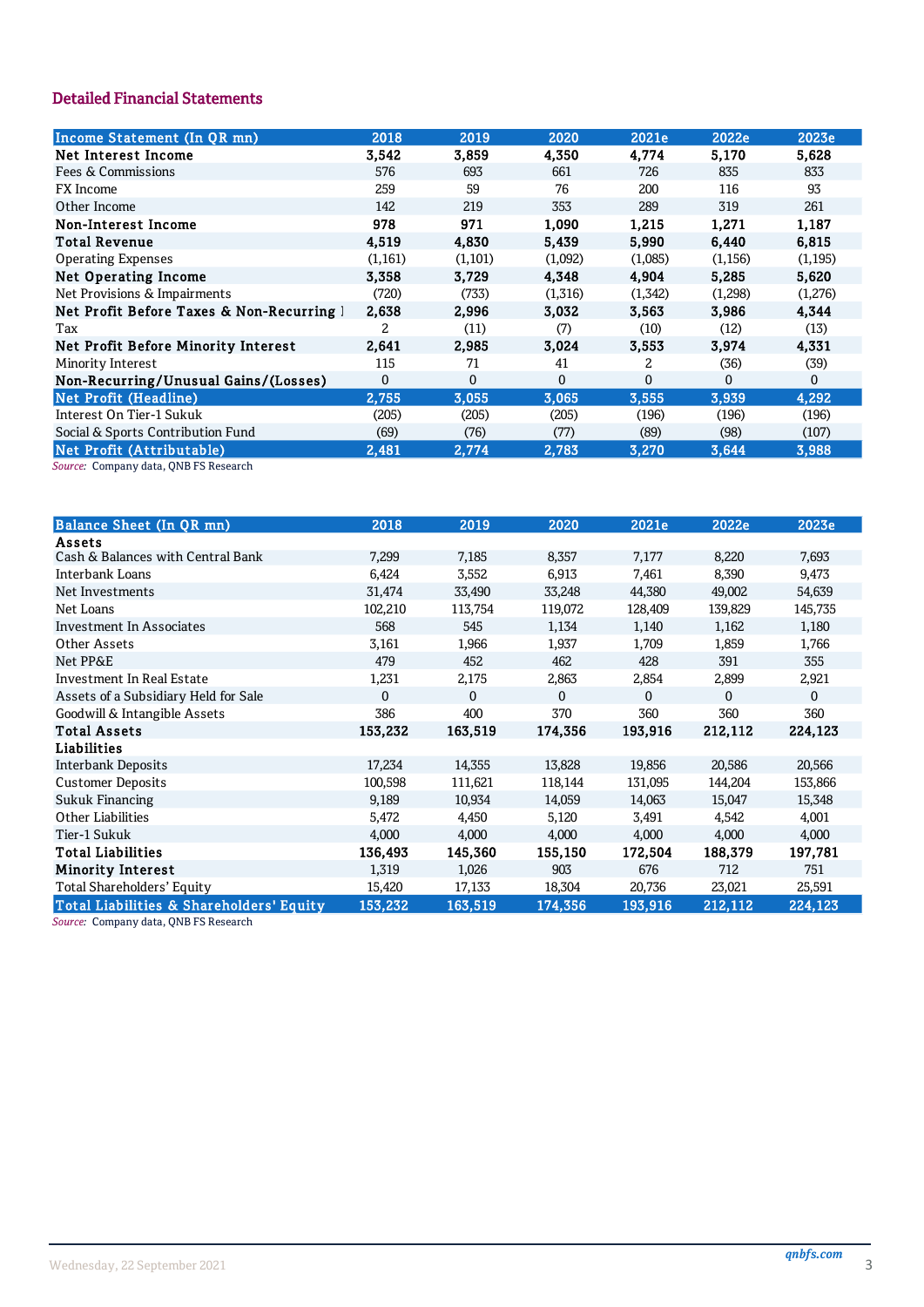| <b>Key Indicators/KPIs</b>             | 2019     | 2020   | 2021     | 2022e | 2023e   | 2024e   |
|----------------------------------------|----------|--------|----------|-------|---------|---------|
| Profitability (%)                      |          |        |          |       |         |         |
| RoE (Tangible)                         | 18.5     | 16.6   | 18.2     | 17.9  | 17.6    | 17.6    |
| RoAA                                   | $1.8\,$  | 1.6    | 1.8      | 1.8   | 1.8     | 1.9     |
| <b>RoRWA</b>                           | 2.6      | 2.4    | 2.6      | 2.6   | 2.7     | 2.8     |
| NIM (% of IEAs)                        | 2.71     | 2.87   | 2.90     | 2.85  | 2.85    | 2.86    |
| NIM (% of RWAs)                        | 3.56     | 3.75   | 3.74     | 3.71  | 3.78    | 3.82    |
| NIM (% of AAs)                         | 2.44     | 2.57   | 2.59     | 2.55  | 2.58    | 2.62    |
| Spread                                 | 2.26     | 2.52   | 2.66     | 2.63  | 2.62    | 2.60    |
| Efficiency (%)                         |          |        |          |       |         |         |
| Cost-to-Income (Headline)              | 22.8     | 20.1   | 18.1     | 17.9  | 17.5    | 17.3    |
| Cost-to-Income (Core)                  | 23.6     | 21.2   | 18.9     | 18.8  | 18.1    | 17.9    |
| Liquidity (%)                          |          |        |          |       |         |         |
| LDR                                    | 101.9    | 100.8  | 98.0     | 97.0  | 94.7    | 94.2    |
| Loans/Assets                           | 69.6     | 68.3   | 66.2     | 65.9  | 65.0    | 65.1    |
| Cash & Interbank Loans-to-Total Assets | 6.6      | 8.8    | 7.5      | 7.8   | 7.7     | 7.1     |
| Deposits to Assets                     | 68.3     | 67.8   | 67.6     | 68.0  | 68.7    | 69.1    |
| Wholesale Funding to Loans             | 22.2     | 23.4   | 26.4     | 25.5  | 24.6    | 23.8    |
| IEAs to IBLs                           | 121.1    | 120.9  | 117.1    | 115.7 | 117.5   | 117.7   |
| Asset Quality (%)                      |          |        |          |       |         |         |
| <b>NPL Ratio</b>                       | 1.3      | 1.4    | 1.3      | 1.3   | 1.4     | 1.4     |
| NPL to Shareholder's Equity            | 8.8      | 9.6    | 8.7      | 8.2   | 8.4     | 8.1     |
| NPL to Tier 1 Capital                  | 7.5      | 7.9    | 7.6      | 7.6   | 8.2     | 8.3     |
| Coverage Ratio                         | 182.5    | 226.8  | 269.2    | 320.9 | 337.5   | 361.8   |
| ALL/Average Loans                      | 2.3      | 3.1    | 3.5      | 4.1   | 4.6     | 4.9     |
| Cost of Risk                           | 56       | 105    | 103      | 92    | 81      | 76      |
| Capitalization (%)                     |          |        |          |       |         |         |
| Tier 1 Ratio                           | 18.3     | 18.2   | 17.7     | 17.2  | 17.1    | 16.5    |
| CAR                                    | 19.5     | 19.4   | 18.9     | 18.3  | 18.3    | 17.6    |
| Tier 1 Capital to Assets               | 12.4     | 12.7   | 12.3     | 11.7  | 11.7    | 11.3    |
| Tier 1 Capital to Loans                | 17.8     | 18.6   | 18.5     | 17.8  | 17.9    | 17.3    |
| Tier 1 Capital to Deposits             | 18.1     | 18.7   | 18.1     | 17.2  | 17.0    | 16.3    |
| Leverage (x)                           | 9.5      | 9.5    | 9.4      | 9.2   | 8.8     | 8.7     |
| Growth (%)                             |          |        |          |       |         |         |
| Net Interest Income                    | 9.0      | 12.7   | 9.8      | 8.3   | 8.9     | 9.5     |
| Non-Interest Income                    | $-0.7$   | 12.3   | 11.5     | 4.6   | $-6.6$  | 6.2     |
| <b>Total Revenue</b>                   | 6.9      | 12.6   | 10.1     | 7.5   | 5.8     | 8.9     |
| <b>OPEX</b>                            | $-5.2$   | $-0.9$ | $-0.6$   | 6.5   | $3.4\,$ | $7.7\,$ |
| Net Operating Income                   | $11.1\,$ | 16.6   | 12.8     | 7.8   | 6.3     | 9.2     |
| Net Income (Attributable)              | 11.8     | 0.3    | 17.5     | 11.4  | 9.4     | 11.4    |
| Loans                                  | 11.3     | 4.7    | 7.8      | 8.9   | 4.2     | 10.3    |
| Deposits                               | 11.0     | 5.8    | $11.0\,$ | 10.0  | 6.7     | 11.0    |
| Assets                                 | 6.7      | 6.6    | 11.2     | 9.4   | 5.7     | 10.3    |
| <b>RWAs</b>                            | 3.8      | 10.1   | 10.3     | 7.9   | 5.8     | 10.6    |

Source: Company data, QNB FS Research